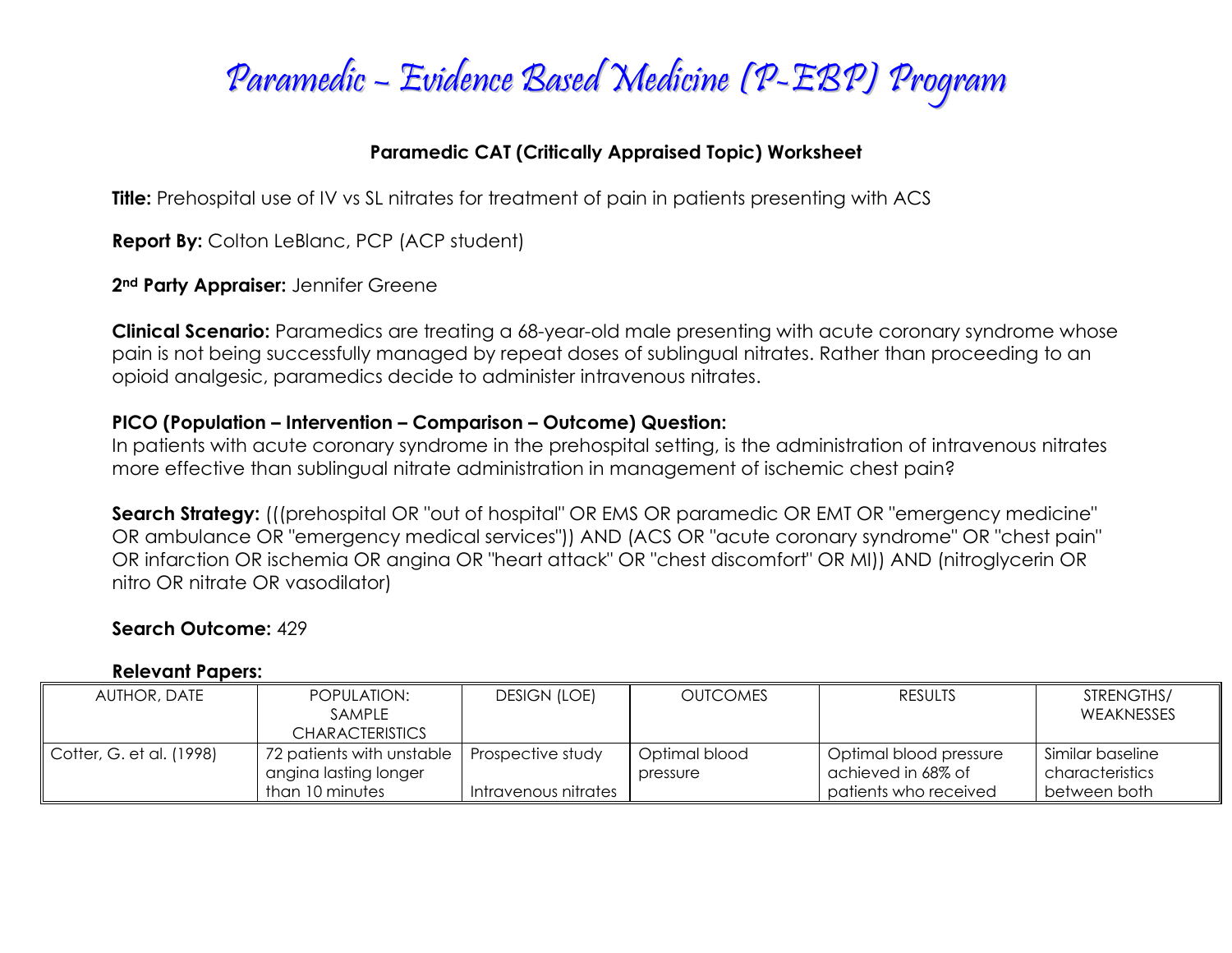| accompanied by ST-<br>segment depression of | vs sublingual<br>nitrates | Pain relief | intravenous nitroglycerin<br>vs. 41% in sublingual group | groups.                               |
|---------------------------------------------|---------------------------|-------------|----------------------------------------------------------|---------------------------------------|
| 1mm or more (in two                         |                           |             | $(p=0.0004)$ .                                           | Patients were                         |
| contiguous leads) on                        | (LOE1)                    |             |                                                          | alternately assigned                  |
| <b>ECG</b>                                  |                           |             | More pronounced pain<br>relief in 67% of patients        | to a group.                           |
|                                             |                           |             | who received intravenous                                 | Initial treatment                     |
|                                             |                           |             | nitrates vs. 39% of patients                             | continued until                       |
|                                             |                           |             | in sublingual nitrates<br>group (p=0.004).               | symptoms resolved<br>and decreased of |
|                                             |                           |             |                                                          | blood pressure, but                   |
|                                             |                           |             |                                                          | no time frame until                   |
|                                             |                           |             |                                                          | symptom relief                        |
|                                             |                           |             |                                                          | provided.                             |
|                                             |                           |             |                                                          | Small sample size.                    |
|                                             |                           |             |                                                          | Pain scale not very                   |
|                                             |                           |             |                                                          | elaborate; only from 0                |
|                                             |                           |             |                                                          | 0 to 3 and not very                   |
|                                             |                           |             |                                                          | specific. More                        |
|                                             |                           |             |                                                          | detailed pain scale                   |
|                                             |                           |             |                                                          | may be beneficial.                    |

**Comments:** Search results were very limited. In the prehospital setting, both primary and advanced care paramedics administer nitrates by sublingual route for chest pain of ischemic origin. It is within the scope of practice of advanced care paramedics in Nova Scotia to transport patients with nitroglycerin infusions.

Nitrates mediate vasodilation, therefore reduce ventricular preload, wall tension and oxygen demand. Their effects on arterial and venous vessels is dose dependent. High dose nitrates may cause systemic hypotension. This may lead to decreased coronary blood flow distal to occlusion and worsen myocardial ischemia.



P-EBP Program *CAT Worksheet 2015*



*©Dalhousie University Division of EMS*